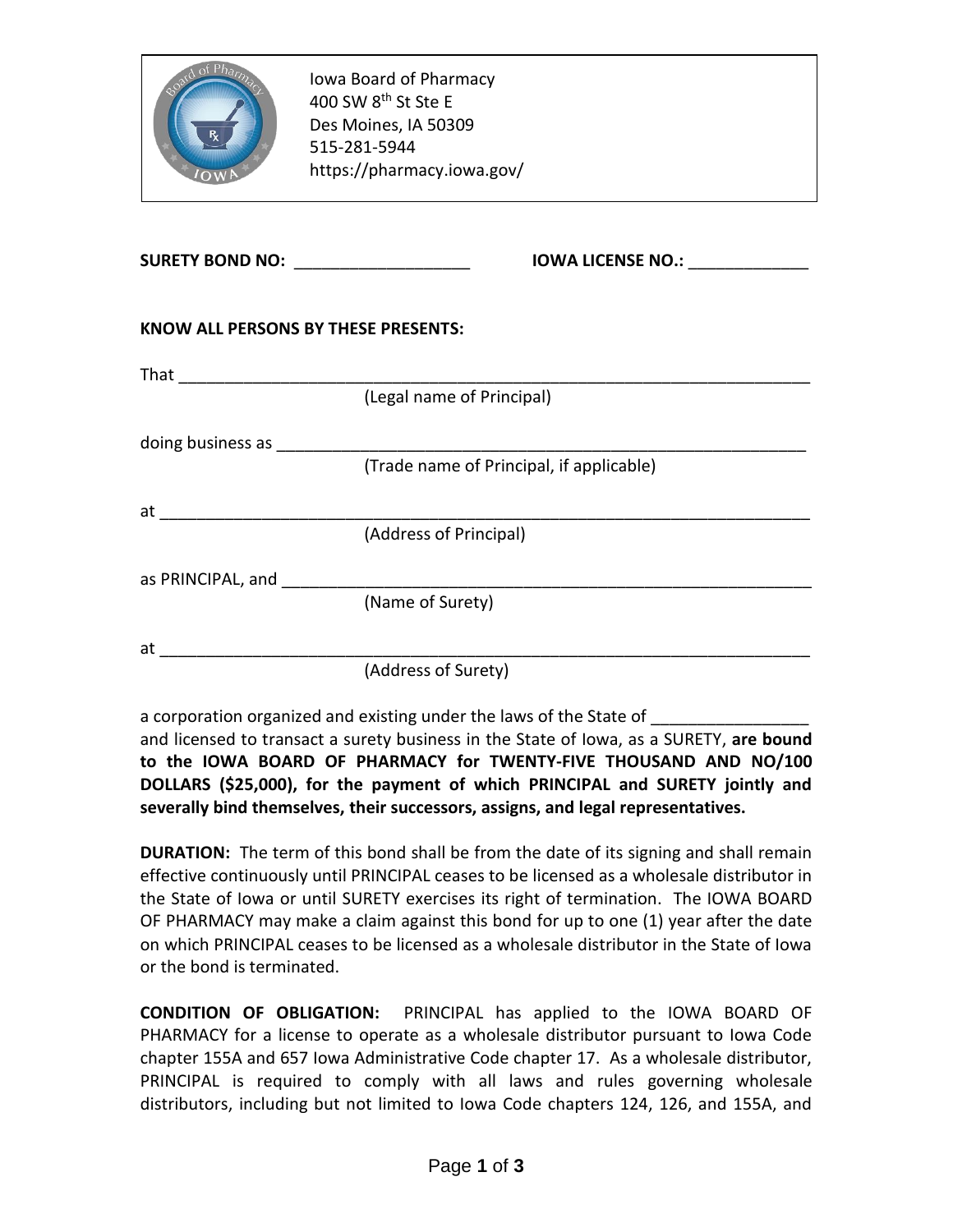rules promulgated thereunder, and the Drug Supply Chain Security Act as included as Part II of the Federal Drug Quality and Security Act of 2013, and regulations promulgated thereunder. By making application for licensure as a wholesale distributor, PRINCIPAL agrees to comply with all laws and rules governing wholesale distribution. The purpose of this bond is to ensure PRINCIPAL'S compliance with all applicable laws and rules and to secure payment of any administrative civil penalties, costs, or fees due to the IOWA BOARD OF PHARMACY that are not paid by PRINCIPAL within thirty (30) days after such administrative civil penalties, costs, or fees become final. If PRINCIPAL faithfully observes and obeys all applicable laws and rules, this obligation will be void, otherwise the obligation will remain in full force and effect.

**NOTICE:** No liability will attach to SURETY under this bond unless, on discovery of any fact or circumstances indicating a possible claim under this bond, written notice of the claim containing all details then known is given to SURETY at the address provided above.

**TERMINATION:** SURETY may terminate its obligation under this bond by giving sixty (60) days written termination notice to the IOWA BOARD OF PHARMACY. Such termination notice shall be sent via certified mail to the IOWA BOARD OF PHARMACY, 400 SW 8<sup>th</sup> St, Ste E, Des Moines IA 50309. Such termination notice will not affect this agreement in respect to any obligation which may have arisen prior to the receipt of such termination notice by the IOWA BOARD OF PHARMACY. The liability of SURETY on this bond shall cease sixty (60) days after the receipt of the termination notice by the IOWA BOARD OF PHARMACY.

**EXTENT OF LIABILITY:** The maximum amount of liability of SURETY by virtue of this obligation will be no more than TWENTY-FIVE THOUSAND AND NO/100 DOLLARS (\$25,000), together with the interest due.

**VENUE OF ACTION ON BOND:** If any action or proceeding is initiated in connection with this bond and any and all obligations arising under this bond, the venue of the same will be Polk County, Iowa.

**SEVERABILITY:** If any one or more of the provisions of this bond are determined to be illegal or unenforceable by a court of competent jurisdiction, all other provisions will remain effective.

**BINDING EFFECT OF AGREEMENT:** This bond is binding on SURETY and its successors, assigns, and legal representatives.